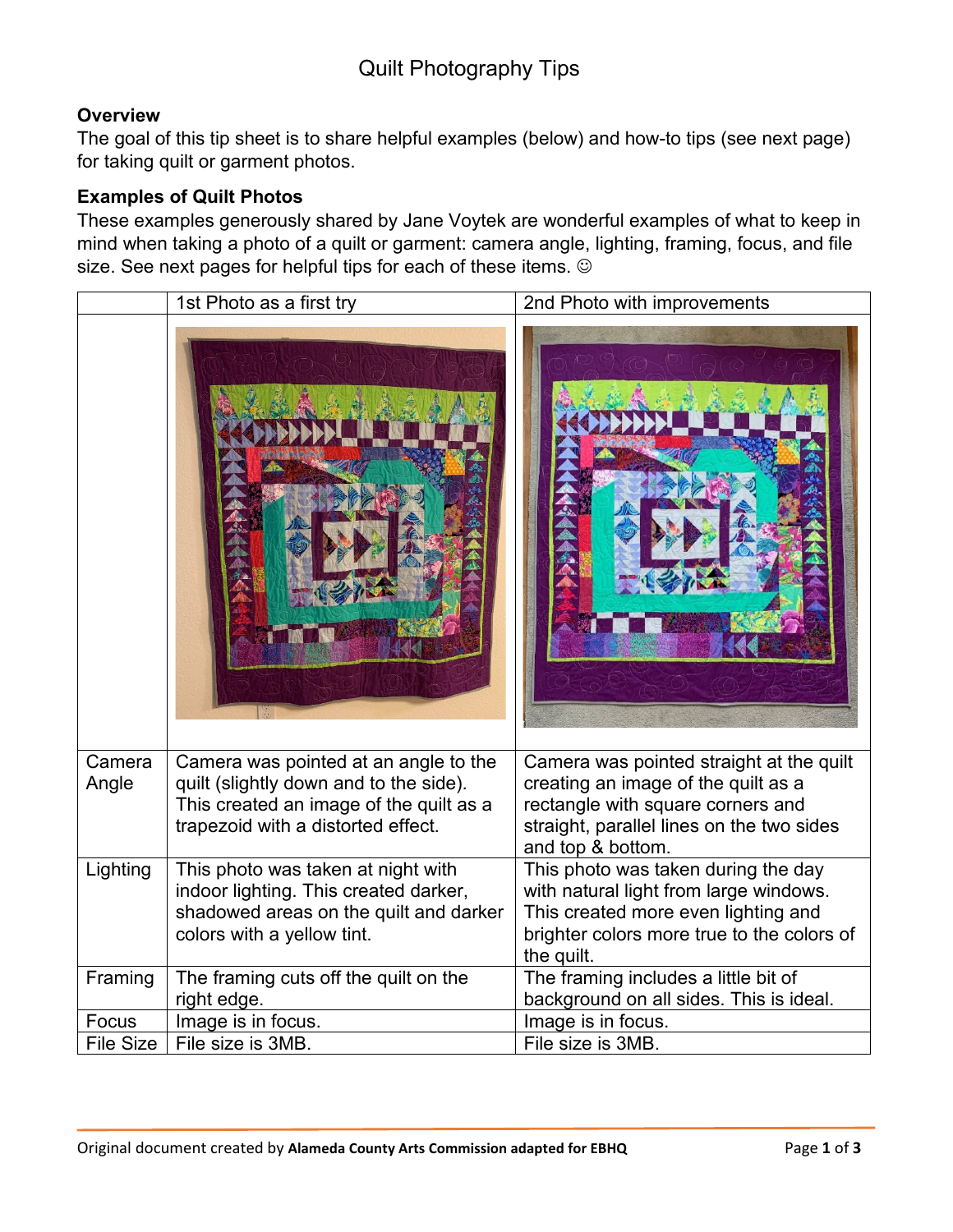### **Getting Started**

- 1. Camera Lens:
	- First things first! Clean your camera lens for the sharpest picture.  $\odot$
	- For cameras, follow manual directions for cleaning the lens.
	- For phone cameras:
		- i. Lightly breathe on the lens for a bit of moisture. Avoid using soap or household cleaners.
		- ii. Use a microfiber, lint free or eyeglass cloth. Clean the lens by making small circles on the lens with the cloth. Avoid using tissues or toilet paper or tissues which can scratch the lens or add lint and dust.
- 2. Camera Angle:
	- It is important to aim the camera straight at the quilt to create an image of the quilt as a rectangle with straight, parallel lines and square, 90-degree angle corners. See 2<sup>nd</sup> example on page 1.
	- If the camera is at an angle to the quilt (looking down, up or to the side at an angle to the quilt), it will create a picture of the quilt in the shape of a trapezoid, and the quilt will appear distorted. See  $1<sup>st</sup>$  example on page 1.
	- It is helpful to either:
		- i. Hang the quilt on the wall and line up your camera directly facing the quilt straight on. Check in your camera viewfinder that opposite sides of the quilt--such as the top and bottom--are straight and parallel to each other.
		- ii. Put the quilt on a table or floor and take a picture directly from above looking straight down. Check in your camera viewfinder that opposite sides of the quilt--such as the top and bottom-- are straight and parallel to each other.
- 3. Lighting:
	- Even lighting is very important. "Even lighting" means no part of the quilt appears to be in shadow in comparison to another part of the quilt.
		- i. If there is a shadow, experiment with how you can remove it:
			- 1. Move the quilt to a different location.
			- 2. Move objects or turn off lights that may be throwing shadows.
			- 3. Double check if your body or camera is throwing a shadow on the quilt.
	- Natural lighting is best, if possible. It will create a photo with colors more true to your quilt.
		- i. Use light from a window or sliding glass door.
		- ii. Turn off indoor lighting.
		- iii. Turn off the flash on your phone camera or camera.
	- If natural lighting is not possible, use two lamps with one on either side of the quilt at 45 degree angles.
		- i. Two lamps will create even lighting. In contrast, one lamp on one side will create a shadow or darker area on the opposite side of the quilt.